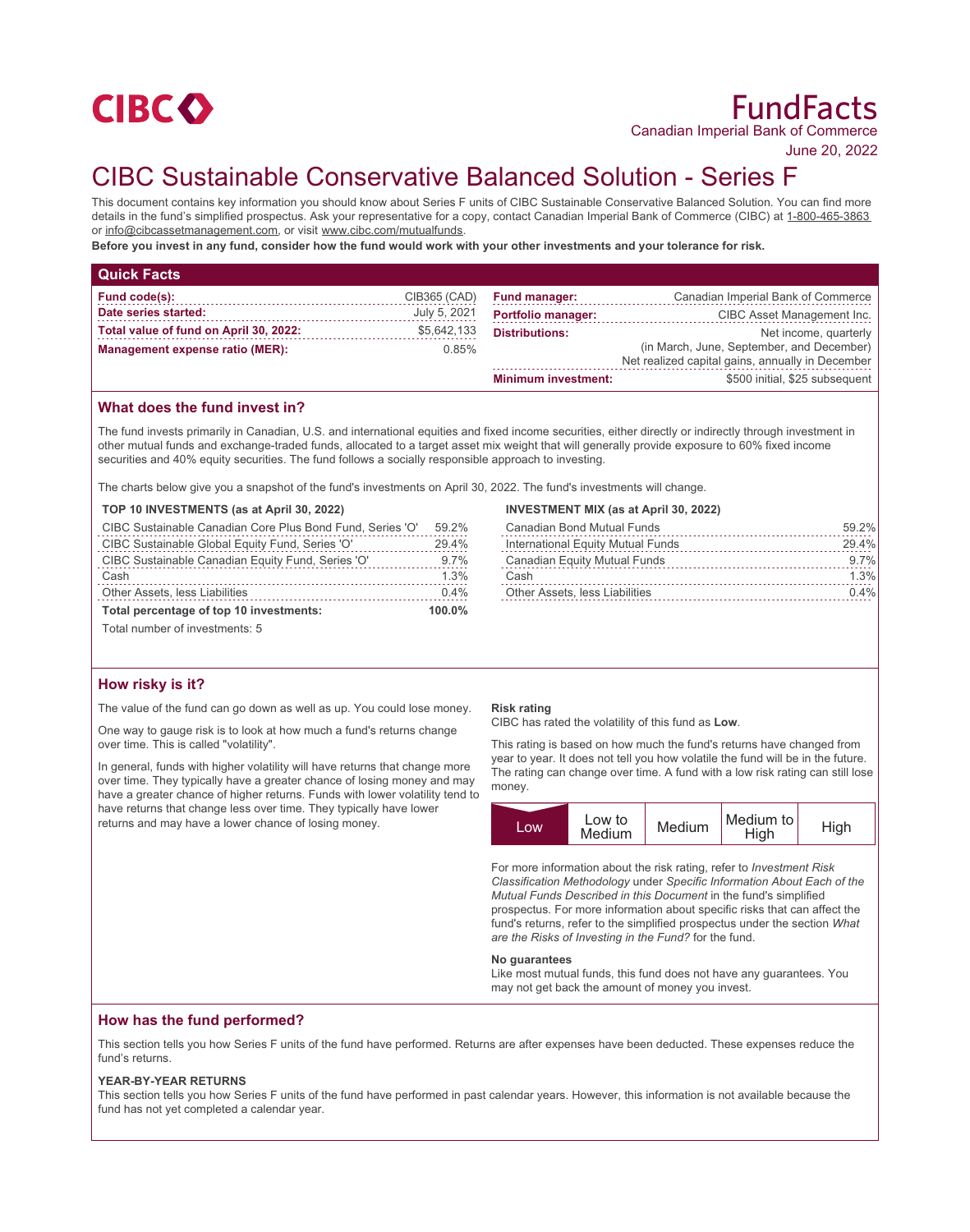#### **BEST AND WORST 3-MONTH RETURNS**

This section shows the best and worst returns for Series F units of the fund in a 3-month period. However, this information is not available because the fund has not yet completed a calendar year.

#### **AVERAGE RETURN**

This section shows the value and annual compounded rate of return of a hypothetical \$1,000 investment in Series F units of the fund. However, this information is not available because the fund has not yet completed 12 consecutive months.

| Who is this fund for?                                                                                                                                                                     | A word about tax                                                                                                                                                                                                                                                                                                                                                                                                                                                                                  |
|-------------------------------------------------------------------------------------------------------------------------------------------------------------------------------------------|---------------------------------------------------------------------------------------------------------------------------------------------------------------------------------------------------------------------------------------------------------------------------------------------------------------------------------------------------------------------------------------------------------------------------------------------------------------------------------------------------|
| Investors who:<br>• want a fund with a socially responsible approach to investing;<br>• are seeking income and some long-term capital growth; and<br>• are investing for the medium term. | In general, you will have to pay income tax on any money you make on a<br>fund. How much you pay depends on the tax laws where you live and<br>whether or not you hold the fund in a registered plan such as a<br>Registered Retirement Savings Plan (RRSP) or a Tax-Free Savings<br>Account (TFSA).<br>Keep in mind that if you hold your fund in a non-registered plan, fund<br>distributions are included in your taxable income, whether you receive<br>them in cash or have them reinvested. |

# **How much does it cost?**

The following tables show the fees and expenses you could pay to buy, own, and sell Series F units of the fund. The fees and expenses - including any commissions - can vary among series of a fund and among funds. Higher commissions can influence representatives to recommend one investment over another. Ask about other funds and investments that may be suitable for you at a lower cost.

# **1. SALES CHARGES**

There are no sales charges payable when you buy, switch, or sell Series F units of the fund.

#### **2. FUND EXPENSES**

You don't pay these expenses directly. They affect you because they reduce the fund's returns.

As at December 31, 2021, the expenses for Series F units of the fund were 0.88% of its value. This equals \$8.80 for every \$1,000 invested.

|                                                                                                                                   |                                                                                                                                                                                                                                                                                                                                                                                                                                                                                                                                                                                                                                                                          | Annual rate<br>(as a % of the fund's value) |
|-----------------------------------------------------------------------------------------------------------------------------------|--------------------------------------------------------------------------------------------------------------------------------------------------------------------------------------------------------------------------------------------------------------------------------------------------------------------------------------------------------------------------------------------------------------------------------------------------------------------------------------------------------------------------------------------------------------------------------------------------------------------------------------------------------------------------|---------------------------------------------|
| Management expense ratio (MER)                                                                                                    | This is the total of the fund's management fee (including the trailing commission), fixed administration fee, and any<br>operating expenses not covered by the fixed administration fee (fund costs) for Series F units of the fund.                                                                                                                                                                                                                                                                                                                                                                                                                                     | 0.85%                                       |
| Trading expense ratio (TER)<br>These are the fund's trading costs.                                                                |                                                                                                                                                                                                                                                                                                                                                                                                                                                                                                                                                                                                                                                                          | 0.03%                                       |
| <b>Fund expenses</b>                                                                                                              |                                                                                                                                                                                                                                                                                                                                                                                                                                                                                                                                                                                                                                                                          | 0.88%                                       |
| More about the trailing commission<br>No trailing commission is paid in respect of Series F units.<br><b>3. OTHER FEES</b><br>Fee | You may have to pay other fees when you buy, hold, sell, switch, or convert units of the fund.<br>What you pay                                                                                                                                                                                                                                                                                                                                                                                                                                                                                                                                                           |                                             |
| <b>Fee-based arrangements</b>                                                                                                     | You can only buy Series F units through representative firms who have entered into a Series F agreement with CIBC.<br>Series F units are available, subject to certain minimum investment requirements, to investors participating in certain<br>programs, such as clients of "fee-for-service" investment advisors, dealer-sponsored "wrap accounts", and others who<br>pay an annual fee to their dealer, and to investors who have accounts with a discount broker (provided the discount<br>broker offers Series F units on its platform). Instead of paying a sales charge, investors purchasing Series F units<br>may pay fees to their dealer for their services. |                                             |
| Short-term trading fee                                                                                                            | Up to 2% of the value of units you sell or switch within 30 days of buying them. This fee goes to the fund.                                                                                                                                                                                                                                                                                                                                                                                                                                                                                                                                                              |                                             |
| Switch fee                                                                                                                        | If you sell units of the fund to buy units of another fund, you may pay a switch fee of up to 2% of the value of units you<br>switch. This fee goes to your representative's firm.                                                                                                                                                                                                                                                                                                                                                                                                                                                                                       |                                             |

Conversion fee **If** you convert units of the fund to another series of units of the same fund, you may pay a conversion fee of up to 2%

of the value of units you convert. This fee goes to your representative's firm.